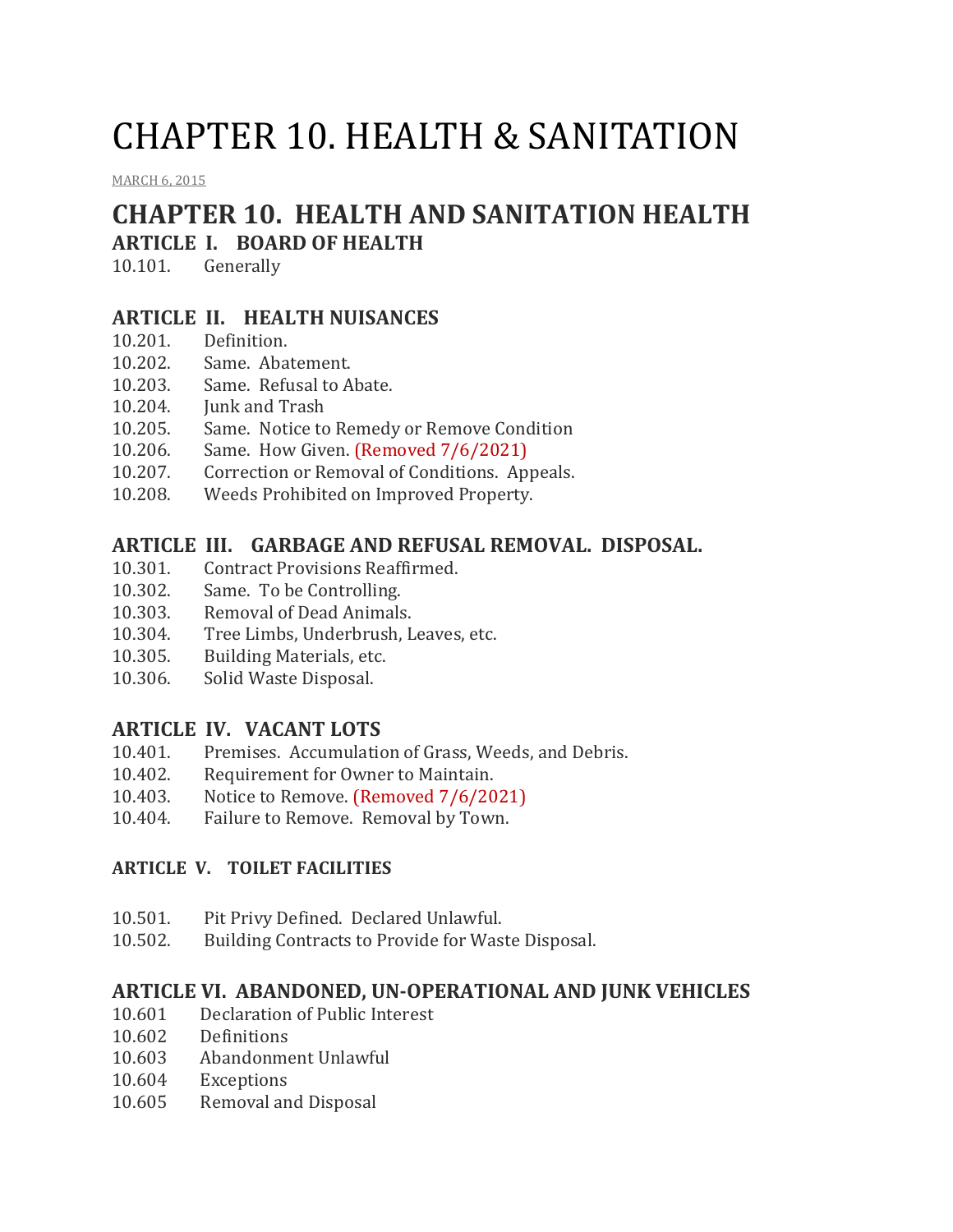- 10.606 Notice by Publication
- 10.607 Sale of Unclaimed Vehicles; Disposition of Proceed
- 10.608 Ordinance to Repeal Exceptions (10.604-1)

#### **ARTICLE VII. PENALTY**

10.701 Penalty

### **ARTICLE I. BOARD OF HEALTH**

10.101. GENERALLY.

Unless and until a Board of Health is appointed by Council, health matters, generally, shall be referred to the Spartanburg Board of Health.

## **ARTICLE II. HEALTH NUISANCES**

Editor's Note. This article derives from generally accepted municipal practices.

#### **10.201. DEFINITION.**

Any act of any person, firm or corporation whereby the health or life of any individual may be endangered, injured or impaired, or which causes any disease is hereby declared a nuisance. It shall be unlawful for any owner, occupant or agent of lots or premises, whether occupied or vacant, within the corporate limits to permit such property to become unsanitary by allowing any offensive matter or thing upon such lot or premises which may be detrimental to health, or to permit any trash, rubbish, waste, storage or ice boxes, refrigerators, stoves, refuse, manure, straw, hay or thing to accumulate and remain upon such premises, or to throw, deposit or cause to be thrown or deposited upon any vacant lot or premises such thing which may endanger, injure or damage another person's health or property. The above shall not be construed as all-inclusive.

#### **10.202. SAME. ABATEMENT.**

The town Council may declare as nuisances such things, the existence of which may be deemed unhealthy or harmful to the citizens, and such nuisances shall be abated pursuant to directions from the Council.

#### **10.203. SAME. REFUSAL TO ABATE.**

Any person refusing or neglecting to abate a nuisance, after having been directed to do so, shall be guilty of a misdemeanor.

#### **10.204. JUNK AND TRASH.**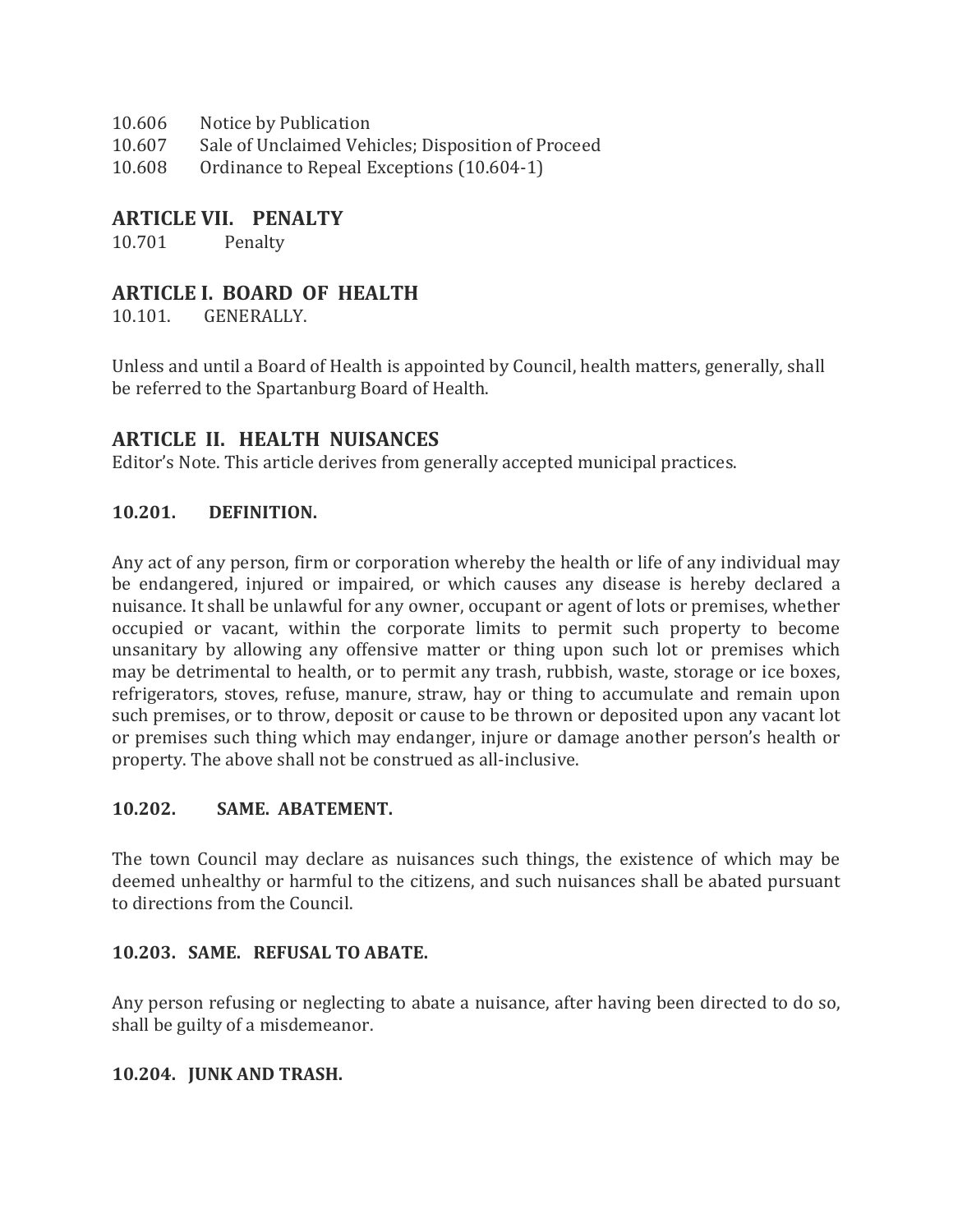It shall be unlawful to accumulate or allow to accumulate on any premises or in the rear of any store, factory or residence, old fixtures, junk, trash or any other material which tends to keep such premises wet, exclude the sun and catch and favor the accumulation of filth.

## **10.205. SAME. NOTICE TO REMEDY OR REMOVE CONDITION.**

Whenever any condition described in this article is found to exist on any premises, the owner of such premises shall be notified by an Officer, in writing, to correct the condition within ten (10) days after such notice. It shall be unlawful for any person to fail to comply with such notice

## **10.206. SAME. HOW GIVEN.** (Removed 7/6/2021)

The notice shall be served on the owner to whom it is directed or by certified mail, return receipt requested, addressed to such owner at his last known post office address. In the event personal service cannot be made and the owner's address is unknown, such notice shall be given by publication at least two times within fifteen (15) consecutive days in a local newspaper of general circulation. (Removed 7/6/2021)

#### **10.207. CORRECTION OR REMOVAL OF CONDITIONS. APPEALS.**

- a. In the event the owner of any lot or premises, upon which a condition described in this article exists, fails to remedy such condition after notice to do so is given, the city may do such work or make such improvements as are necessary to correct, remedy or remove such condition, or cause the same to be done, pay therefore and charge the expenses incurred thereby to the owner of such lot. The doing of such work shall not relieve such person from prosecution for failure to comply with such notice. Such expenses shall be assessed against the lot or real estate upon which the work was done or the improvements made.
- b. The owner shall have the right of appeal to Council.

(Editor's Note. The 1976 South Carolina Code of Laws, §5-7-80, provides statutory authority for ordinances relating to the upkeep of property within municipalities.)

#### **10.208. WEEDS PROHIBITED ON IMPROVED PROPERTY.**

No person shall allow or permit weeds and grass to grow upon his improved premises within the corporate limits uncut so as to render the premises unsightly or unhealthy from the growth and accumulation of such grass, weeds and vegetable matter thereon.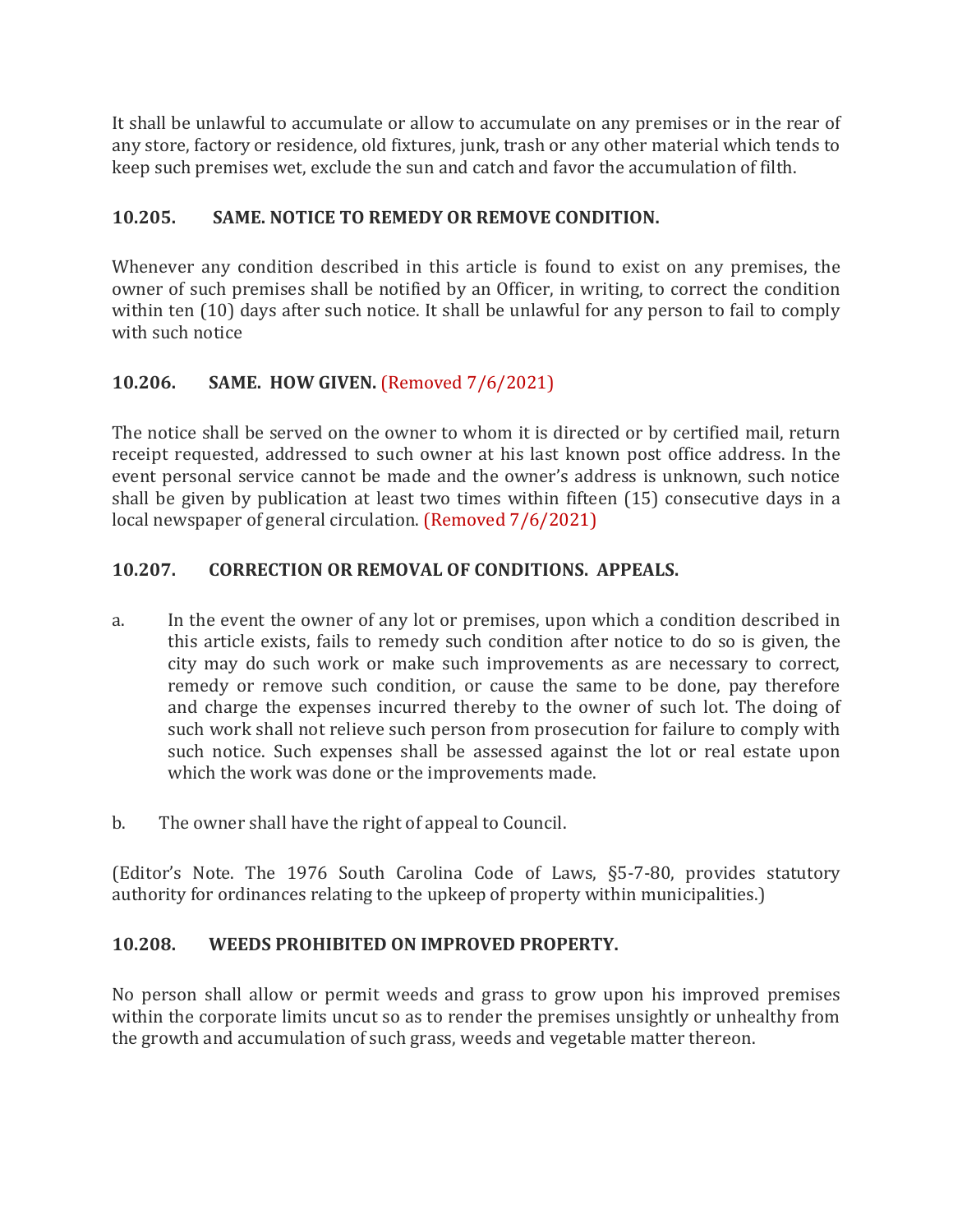All property zoned commercial shall not allow or permit weeds, grass or vegetable matter to accumulate in such a manner as to render the unimproved lot or premises of improved property and lot to become unsightly or unhealthy.

## **ARTICLE III. GARBAGE AND REFUSE REMOVAL. DISPOSAL.**

Editor's Note. The Town Council entered into a contract with Burgess Refuse Removal Services, Inc, now bought out by GDS, Inc. to provide town residents with trash and garbage disposal by house-to-house and business-to-business pick-up. This article derives from that contract and generally accepted municipal practices.

#### **10.301. CONTRACT PROVISIONS REAFFIRMED.**

The contract between the Town and GDS, Inc., is hereby reaffirmed, and the provisions thereof shall remain in full force and effect.

#### **10.302. SAME, TO BE CONTROLLING.**

Said contract shall be controlling in all matters regarding trash and garbage disposal, as set forth therein.

#### **10.303. REMOVAL OF DEAD ANIMALS.**

Owners of dead animals shall be responsible for their removal and disposal.

#### **10.304. TREE LIMBS. UNDERBRUSH, LEAVES. ETC.**

The removal of all tree limbs, branches, underbrush and other yard waste shall be the responsibility of the owner.

#### **10.305. BUILDING MATERIALS, ETC.**

Every person, firm or corporation, including property owners, after completing or during the construction or alteration of a building, shall remove all trash incident to such construction or alteration.

#### **10.306. SOLID WASTE DISPOSAL.**

No person or persons shall deposit or cause to be deposited any form of solid waste on any public or private property.

## **ARTICLE IV. VACANT LOTS**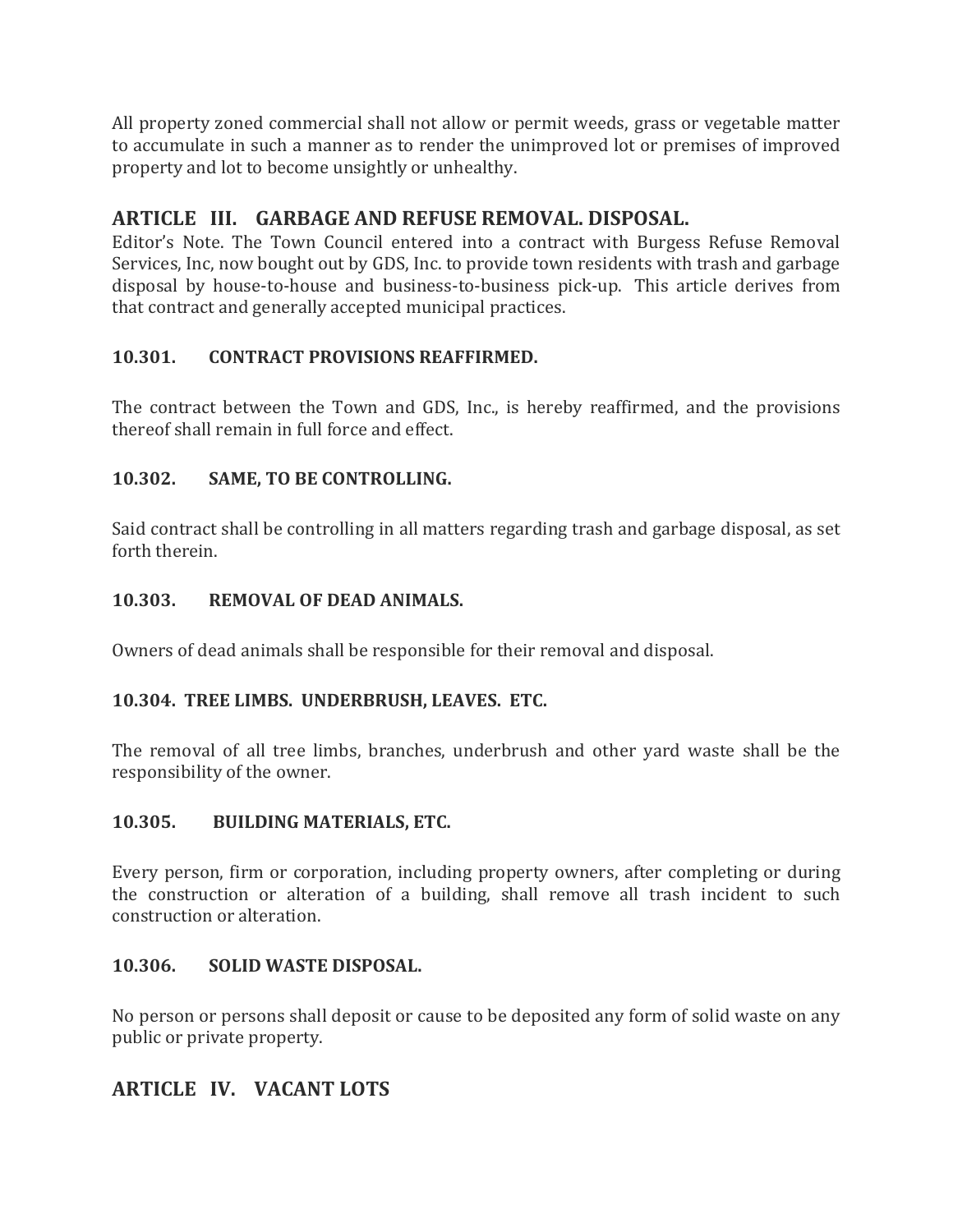This article regarding vacant lots derives from §5-7-80 of the 1976 South Carolina Code of Laws and generally accepted municipal practices.

## **10.401. PREMISES. ACCUMULATION OF GRASS, WEEDS AND DEBRIS.**

It shall be unlawful for the owner or occupier of any premises within the corporate limits of The Town of Campobello or any other person to permit the accumulation thereon of grass, weeds, or debris, including, but not limited to, undergrowth, trash, garbage, stagnant water, building materials, glass, wood, or any other material in any manner which is deleterious to the public health and sanitation or which is or may become a fire hazard or a public nuisance or which renders the premises unsightly.

## **10.402. REQUIREMENT FOR OWNER TO MAINTAIN.**

It shall be the duty of any town official authorized by §14.101.e to summon the owner of such premises. If, after fully hearing the matter and any statement the owner may make and any testimony he may offer in his behalf concerning such matter, the authorized official should find such premises in a condition injurious to the public health, he shall issue a written order or notice directed to the owner directing and requiring him, within a reasonable and specified time, to clear such premises and abate such nuisance.

## **10.403. NOTICE TO REMOVE.** (Removed 7/6/2021)

The Town Clerk, upon notification of the failure of any person to comply with the requirements of §10.401 of this article, shall immediately notify such person in writing by certified mail, return receipt requested, of the conditions constituting noncompliance. The notice shall require removal of the said conditions within thirty (30) days of the date of the notice which shall be accompanied by a copy of this article. (Removed 7/6/2021)

#### **10.404. FAILURE TO REMOVE. REMOVAL BY TOWN.**

- a. Upon failure of the person notified to remove the stated conditions within thirty (30) days of the date of the notice, the town may cause the removal of such conditions.
- b. Should the bill remain unpaid more than sixty (60) days after its date, the bill shall become a lien against the premises and shall be added to the annual real property tax on the premises.
- c. The cost and expense of such removal by the town shall be charged to the owner and collected by the town in the same manner as the annual property tax.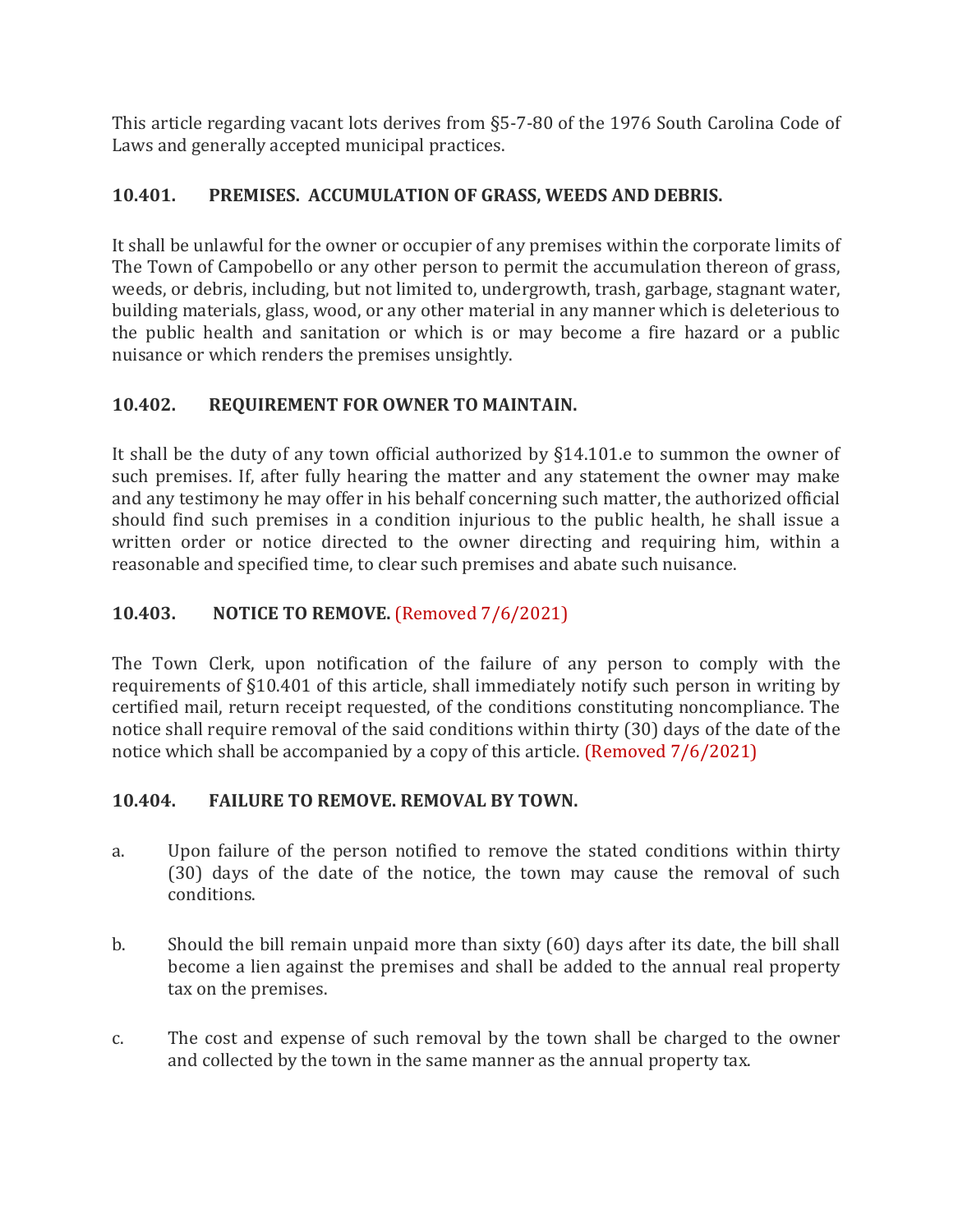### **ARTICLE V. TOILET FACILITIES**

This article derives from the 1976 South Carolina Code of Laws and the 1976 Campobello Town Code, as amended.

#### **10.501. PIT PRIVY DEFINED. DECLARED UNLAWFUL.**

a. The term "pit privy" as used in this article shall mean a building which is not connected to a sewer and used, for affording privacy while in the act of urination or defecation.

(1976 SC Code 44-55-210)

b. It shall be unlawful for any property owner to construct, erect, install, maintain or permit to remain any pit privy on any property within the corporate limits.

#### **10.502. BUILDING CONTRACTS TO PROVIDE FOR WASTE DISPOSAL.**

All building contracts for the erection of structures anticipated for human occupancy shall provide for adequate and sanitary waste disposal. The contract shall provide for such facilities, and plans shall state the proposed method of disposal.

#### **10.601. DISPOSITION AND CONTROL OF ABANDONED UN-OPERATIONAL AND JUNK VEHICLES**

#### **Sec 1 Declaration of Public Interest**

Abandoned, un-operational and junk motor vehicles constitute a hazard to the health and welfare of the people in this town in that such motor vehicles can harbor noxious diseases, furnish shelter and breeding places for vermin and present physical dangers to the safety and well-being of children and other citizens. It is therefore in the public interest that the present accumulation of abandoned and derelict motor vehicles be eliminated and that the future abandonment of such motor vehicles be prevented.

#### **Sec 2 Definitions**

- (a) Motor Vehicle means every device by which a person or property may be transported or drawn upon a highway by mechanical means.
- (b) Abandoned Vehicles means a motor vehicle that is inoperable or is left unattended on public property for more than seventy-two (72) hours, or a motor vehicle that has remained illegally on private or public property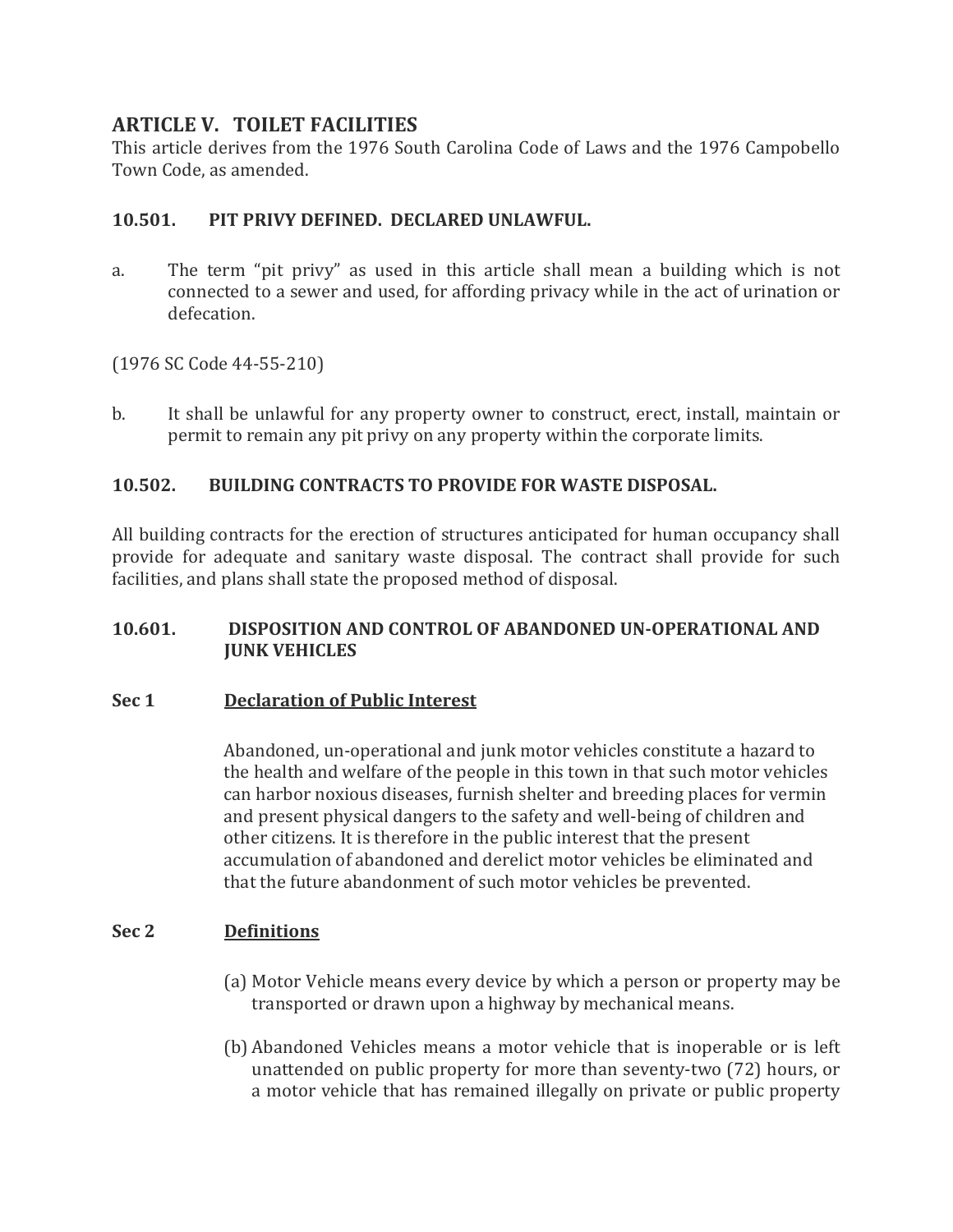for a period of more than seven (7) days without the consent of the owner or person in control of the property.

- (c) Derelict Vehicle means a motor vehicle:
	- 1. Whose certificate of registration has expired and the registered and legal owner no longer resides at the address listed on the last certificate of registration on record with the State of its registration; or
	- 2. Whose major parts have been removed so as to render the motor vehicle inoperable and incapable of passing inspection as required under existing standards; or
	- 3. Manufacturer's serial plates, motor vehicle identification numbers, license number plates and any other means of identification have been removed so as to nullify efforts to locate or identify the registered and legal owner; or
	- 4. Whose registered and legal owner of record disclaims ownership or releases his rights thereto; or
	- 5. Which is more than seven (7) years old and does not bear a current license plate.
- (f) Junk automobile shall mean any vehicle with such present value that it would not be emotional to repair or restore it.
- (g) Un-operational Automobile shall mean an automobile incapable of moving under its own power without repair.

#### **Sec. 3 Abandonment Unlawful**

- (a) It shall be unlawful for any person to abandon any motor vehicle, including junk motor vehicles, on any public street, right-of-way or public grounds or upon any privately owned property; and it shall be unlawful for any abandonment thereupon of any motor vehicle.
- (b) It shall be unlawful for any owner of any property in the Town to permit a vehicle not having a current motor vehicle license and upon which property taxes have not been paid to be brought upon or remain upon his/her property, unless such vehicle is covered or sheltered in its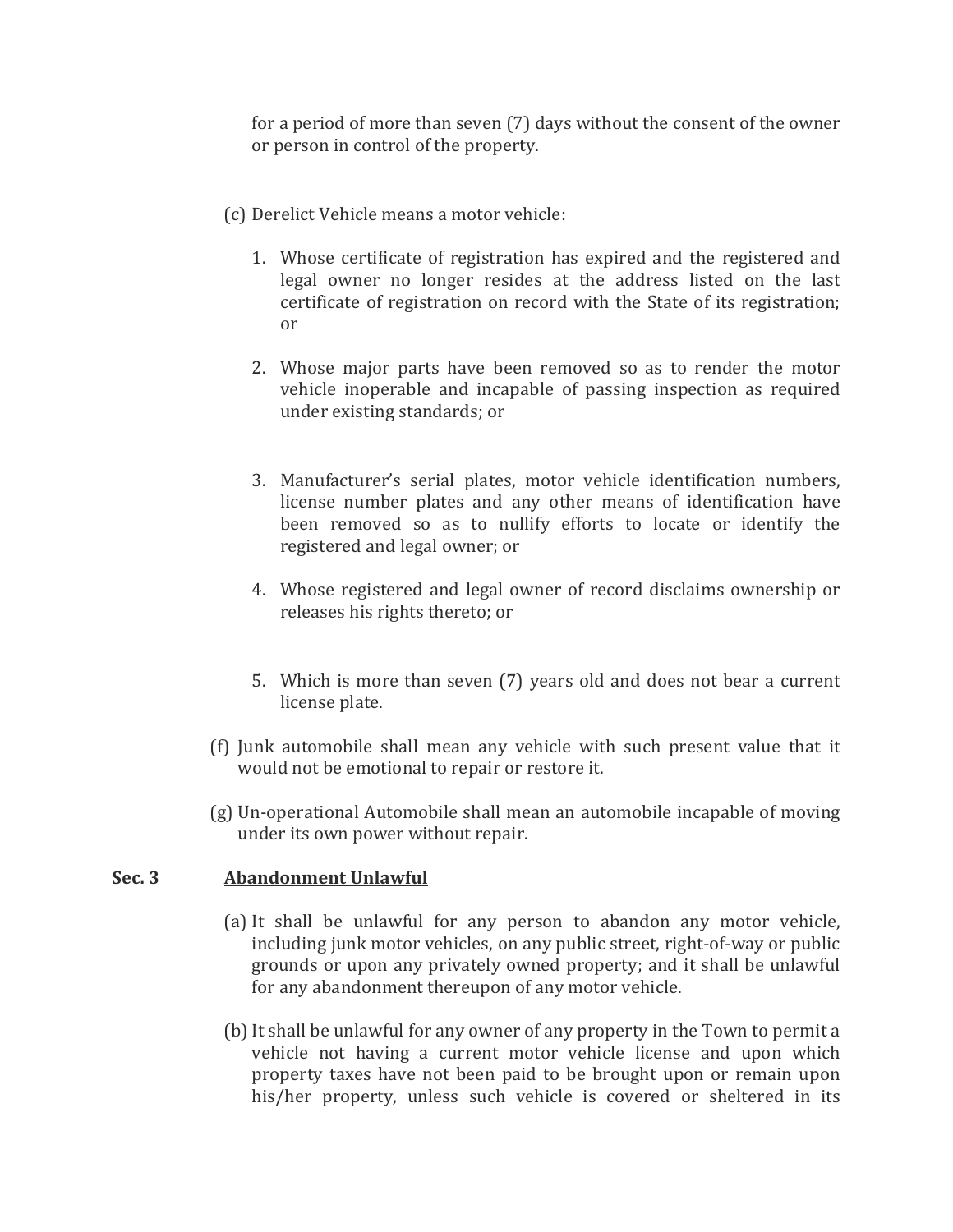entirety in such a fashion as to be adequate to prevent moisture from accumulating therein and to prevent the infestation of such vehicle by mosquitoes and other insects or rats and other vermin. No person shall salvage or otherwise maintain upon his/her property an un-operational vehicle for the purpose of storage or repair, without such motor vehicle have a current motor vehicle license unless such motor vehicle is covered or sheltered in its entirety in such a fashion as to be adequate to prevent moisture from accumulating therein and to prevent the infestation of such vehicle by mosquitoes and other insects or rats or other vermin.

(c) Any person who abandons a motor vehicle either on public or private property shall be guilty of a misdemeanor and upon conviction shall be fined not more than one hundred dollars (\$100.00) and shall pay all costs of having such abandoned motor vehicle removed, stored or sold.

#### **Sec. 4 Exceptions**

- 1. This chapter shall not apply to automobile dealers or junk dealers in operation of their business who possess a current business license. \*See Sec. 10.608. 4-1 Repealed. (8/24/04)
- 2. This chapter also shall not apply to motor vehicles housed or protected from the elements, those classified as antiques and registered pursuant to S.C. Code, Sections 56-3-2210 and 56-3-2220 unless any such motor vehicle constitutes some safety or health hazard or constitutes a nuisance. S.C. Code, Section 56-5-5920.

#### **Sec. 5 Removal and Disposal**

All abandoned, derelict and junk motor vehicles shall be subject to removal from public or private property and disposed of in accordance with the provisions of this Ordinance:

- (a) If a vehicle is found by any police officer parked in violation of this chapter or other ordinances of the Town, or abandoned on the streets of the Town of a period of over seventy-two (72) hours, such officer may, with the approval of the Chief of Police, have such vehicle removed by any wrecker service on the list approved by the Town Council and the same shall be held until claimed by the legal owner or otherwise disposed of provided by this Chapter or other applicable laws. S.C. Code, Sec. 56-5- 5610 to 56-5-5680.
	- (1)It shall be the duty of the investigating official to advise the owner of such vehicle, and if such vehicle shall be a motor vehicle, the owner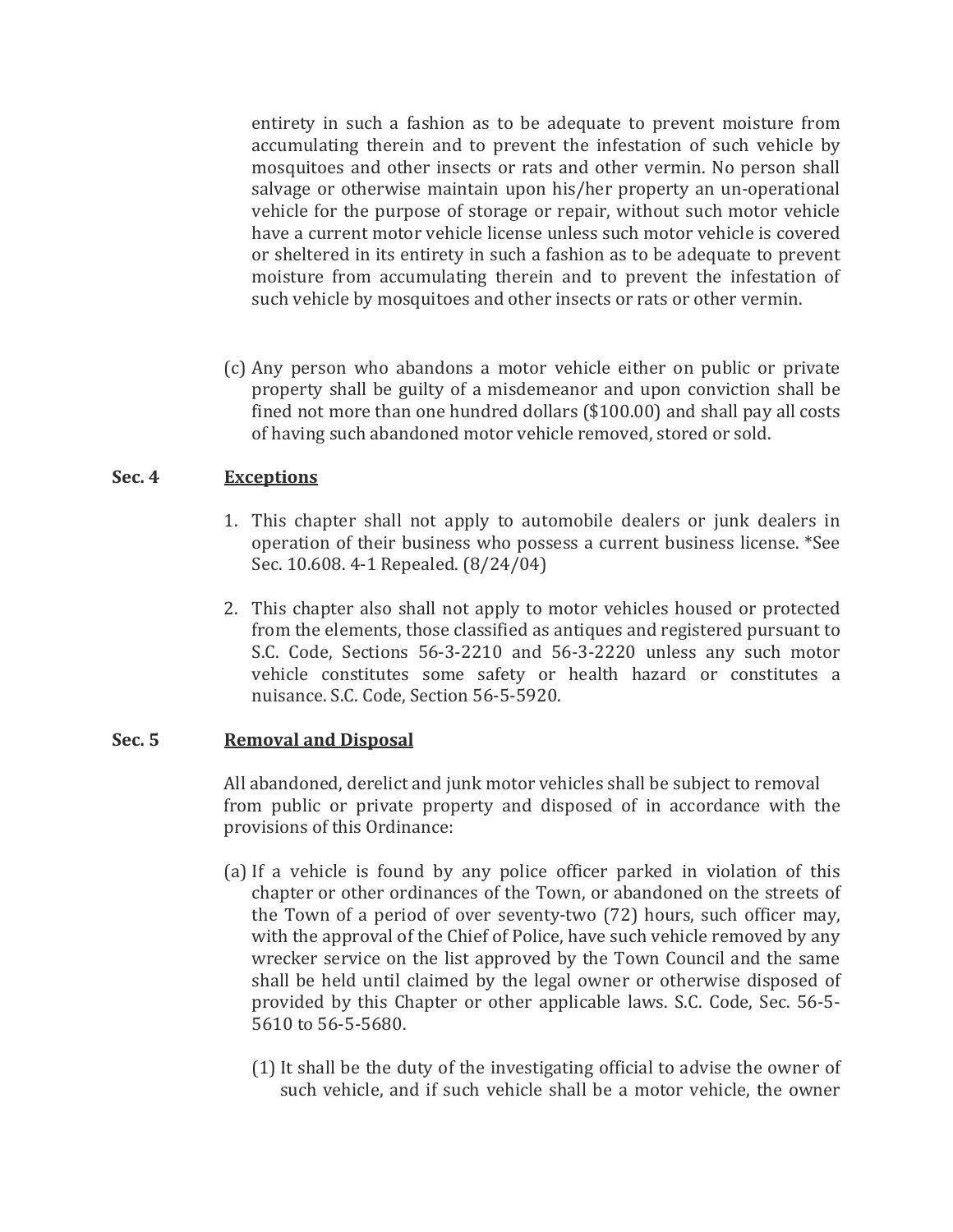shall be construed to be the registered owner, thereof as shown by the records of the State of its registration at such owner's last known address and any lien holder of record, within seventy-two (72) hours, by registered or certified mail, return receipt requested, of the fact that such vehicle has been impounded, setting forth the reasons for such impounding.

(b)If an abandoned, derelict or junk motor vehicle is located on private property, the person responsible, or the registered owner, if it can be determined after a reasonable search, or the owner of the premises on which the vehicle is located, and any lien holder of record, shall be given legal notice in writing by registered or certified mail, return receipt requested, that said vehicle has been declared to be a safety hazard or other public nuisance and that if the vehicle is not removed or disposed of at his/her own expense with seven (7) days of the date of notification that he/she shall be in violation of this chapter and the vehicle will be removed to a designated place to be sold.

#### **Sec. 6 Notice by Publication to Unknown Owners and Lien Holders**

- (a) If the identity of the last registered owner cannot be determined or if the registration contains no address for the owner, or if it is impossible to determine with reasonable certainty the identification and addresses of any lien holders, the Chief of Police shall give notice by one (1) publication in a newspaper of general circulation in the area where the motor vehicle was located that such vehicle has been abandoned or impounded. The notice of publication may contain multiple listings of motor vehicles. If such vehicle is not reclaimed within thirty (30) days after a description of said vehicle has been published in a newspaper of general circulation the motor vehicle may be sold pursuant to the provisions of this chapter.
- (b) Any notice sent by mail or newspaper notice published under the provisions of this Chapter shall contain the following if it is obtainable; the year, make, model and serial number of the abandoned, derelict or junk motor vehicle.

#### **Sec. 7 Sale of Unclaimed Vehicles; Disposition of Proceeds**

If at the expiration of thirty (30) days from the date of the impounding of a vehicle, the rightful owner thereof has not claimed the same by exhibiting proper evidence of ownership and paying all costs of removal and storage, the Town shall advertise and sell such vehicle for cash to the highest bidder in front of the Town Hall or such other place as may be designated therefore, after due notice published in a local newspaper once a week for four (4)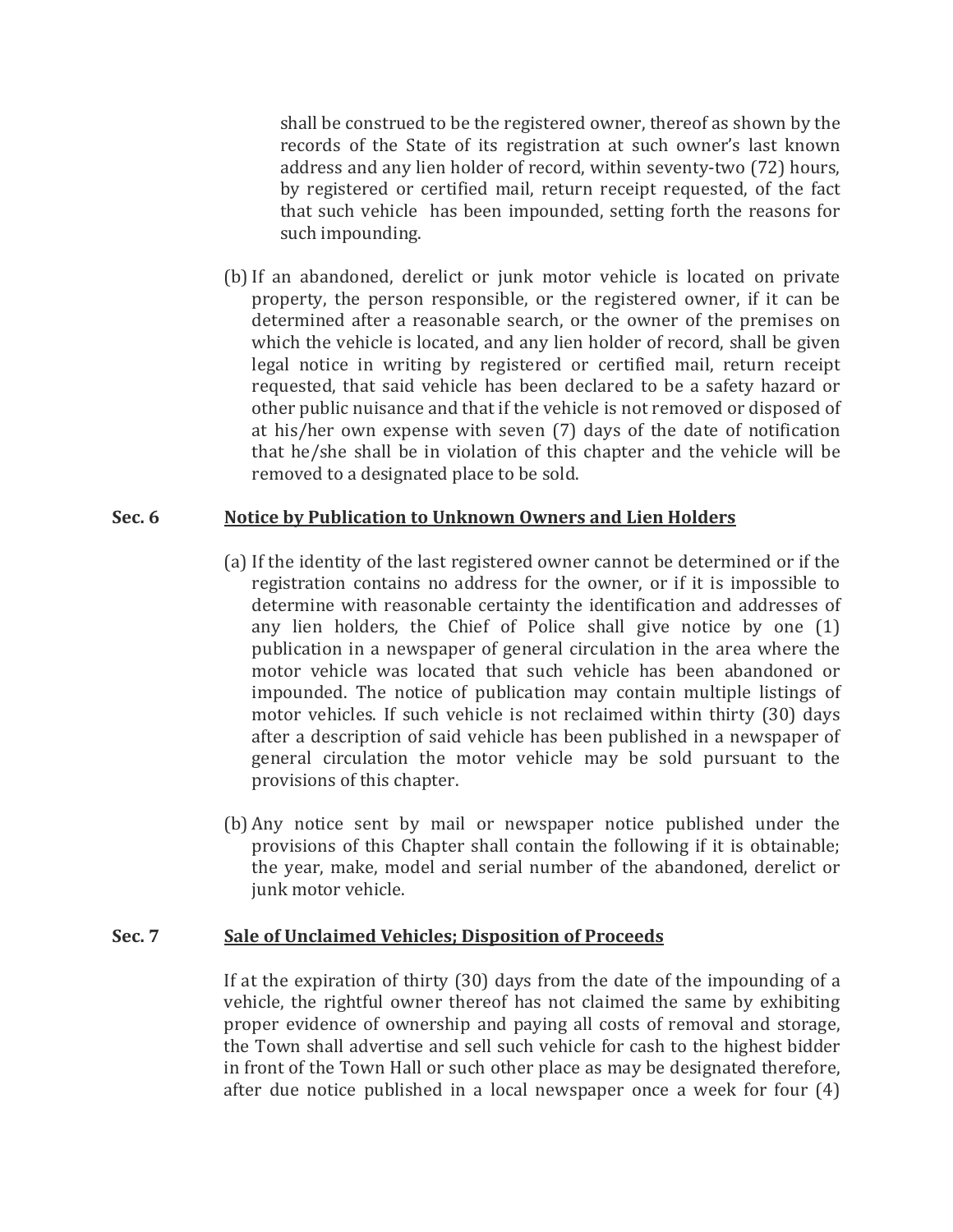consecutive weeks. The expenses of removing, keeping, advertising and selling the vehicle shall be paid from the proceeds of such sale, and the balance, if any, deposited with the municipal clerk, subject to the claim of the owner to be filed and proven within twelve (12) months thereafter, and if no such claim of the owner is filed and proven within that time, then such proceeds are to be forfeited to the Town. The Chief of Police shall keep a record of such vehicle, the name of the registered owner, the license tag and the circumstances under which the vehicle was found, impounded, stored or sold.

#### **ORDINANCE 10.608**

TO AMEND THE CODE OF THE TOWN OF CAMPOBELLO, SOUTH CAROLINA, TO AMEND CHAPTER 10, ARTICLE VI., SECTION 4.1

BE IT ORDAINED by the Mayor and members of Council of the Town of Campobello, South Carolina, in council assembled:

Section 1. The Code of the Town of Campobello is amended to void Section to Chapter 10, Article VI., Section 4.1

Section 2. Said section shall read as follows:

This Chapter shall not exempt automobile dealers, car lots or junk dealers who possess a current business license. All individual property owners, businesses, automobile dealers, car lots, and institutions, equally and impartially shall comply with all Ordinances included in the Ordinances of the Town of Campobello.

ADOPTED by the Council Duly Assembled.

First Reading 7/12/04 Final Reading 8/2/04

#### **ORDINANCE 10.701**

TO AMEND THE CODE OF THE TOWN OF CAMPOBELLO, SOUTH CAROLINA, TO INCLUDE CHAPTER 10, ARTICLE VII, SECTION 1

BE IT ORDAINED by the Mayor and members of Council of the Town of Campobello, South Carolina in council assembled: